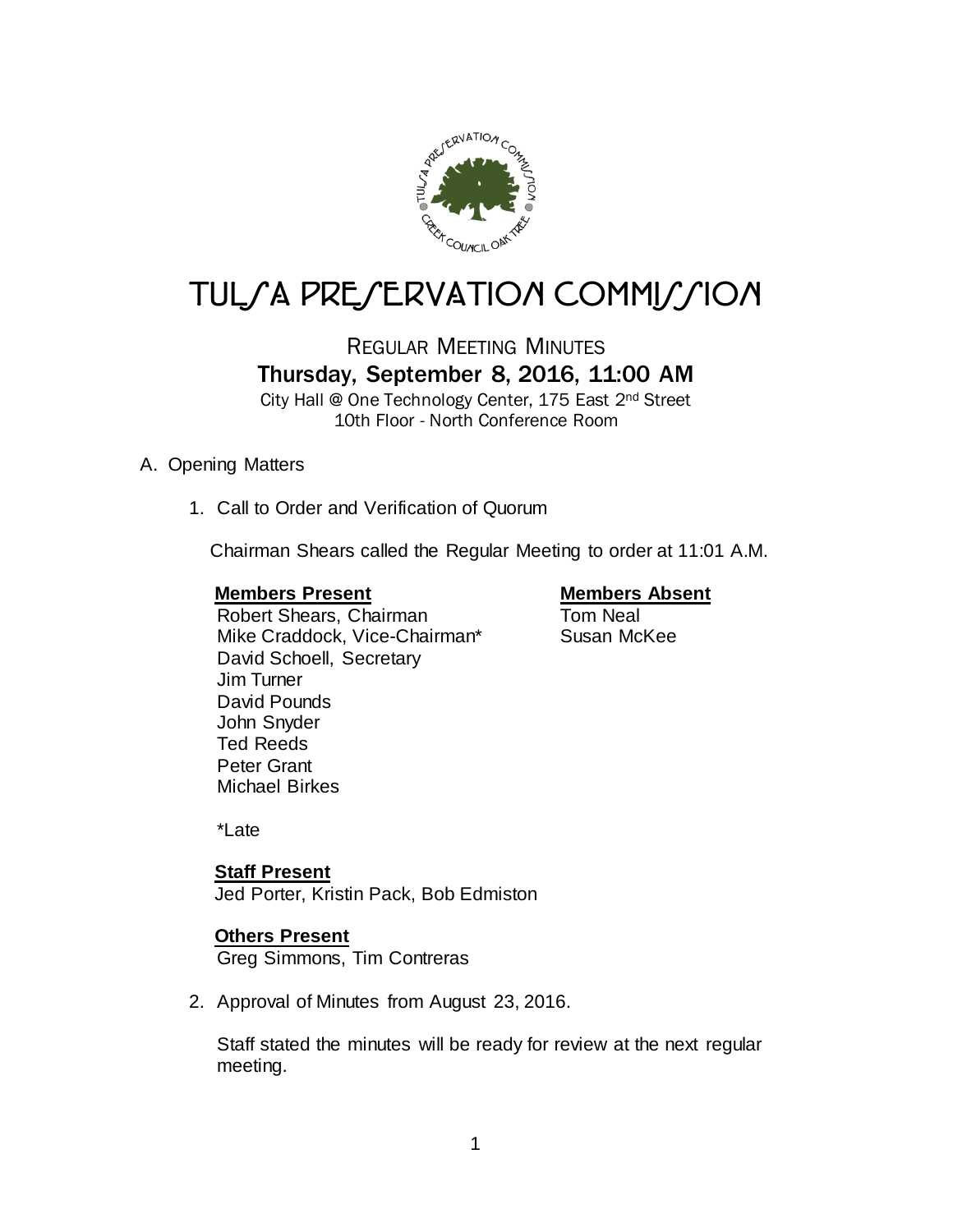- B. Actionable Items
	- 1. **HP-16-060 / 204 E. 19th St.** (N. Maple Ridge)

Applicant: Jana M. Simmons

 *HP Permit Subcommittee Review Date: None* Request:

1. Replace 23 original, jailhouse-style windows with SDL, double-hung vinyl, Simulated-Divided-Light windows with matching muntins *Work started without a Historic Preservation Permit*

Staff presented the application, and the applicant, Greg Simmons, was present. Staff notified the Commission that the applicants proceeded with their project without a Historic Preservation (HP) Permit; however, the applicants submitted an HP Permit Application using the fax number listed on the Tulsa Preservation Commission (TPC) website. Staff did not receive the application. When the owners were notified of the violation, they halted the installation of the windows and resubmitted their application. Staff has since removed the fax number from the website.

Commissioner Reeds asked Staff if a site plan was submitted with the application. Staff responded it was requested but never received. Referring to the photographs shown in the presentation, Mr. Simmons explained he did not know the extent of the damage to the windows until the windows on the rear of the house were removed. Commissioner Pounds asked the applicant if he is replacing the window frame. Mr. Simmons replied yes, and when they submitted the application via fax, it was his responsibility to know if it was received before the project began.

Mr. Simmons explained that he could not provide a picture of the heat and sound difference between the installed windows and the original windows, and he and his wife wanted to upgrade the windows for some time. Commissioner Shears asked the applicant if he knew he was aware of the requirement for a HP Permit. Mr. Simmons replied when they submitted the application via fax and did not receive a reply, they believed they could proceed. Staff stated they had two conversations with Mrs. Simmons before the project began once reminding Mrs. Simmons of the requirement of a HP Permit and another during a site visit.

Commissioner Birkes asked the applicant if the replacement windows will feature matching muntins. Mr. Simmons replied most of the windows are fourover-one muntins with a few six-over-one muntins, and he wishes to match the original muntin pattern. Commissioner Turner asked the applicant if the replacement windows feature interior and exterior simulated divided light. Tim Contreras, Mr. Simmons's contractor, replied yes.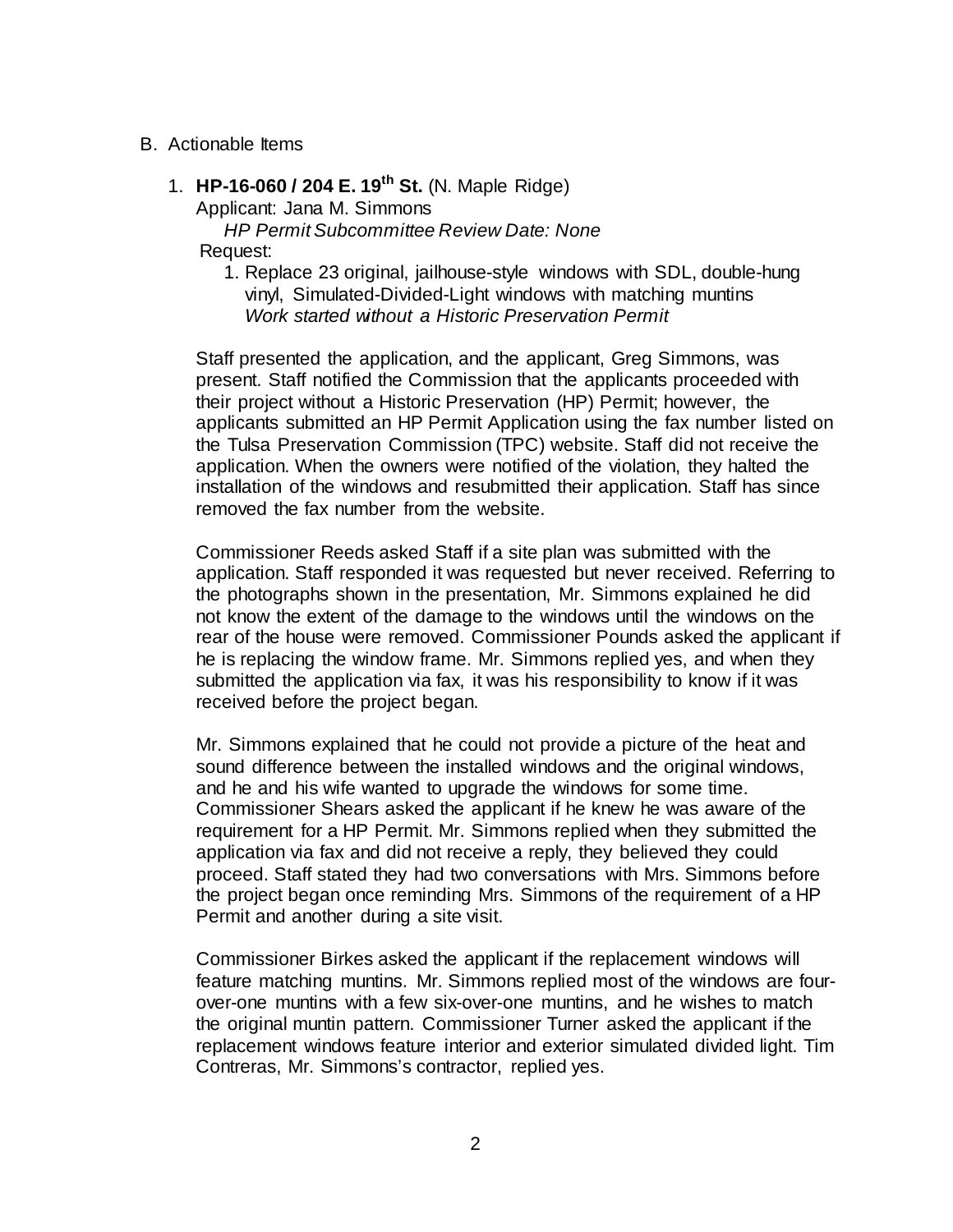Mr. Simmons stated the eating area located in the back of the house is never used because it is too hot in the summer and too cold in the winter because of the west facing windows. The Commission, Mr. Simmons, and Mr. Contreras discussed energy efficiency between wood and replacement windows.

Commissioner Turner expressed in his opinion, there is deterioration in the upper and lower sashes and explained to Mr. Simmons that vinyl windows are not preferred since they do not replicate the historic elements of wood windows such as sash and design. Mr. Contreras stated the replacement windows are pocket replacements, and Commissioner Turner asked Mr. Contreras to clarify if they are keeping the window frames. Mr. Contreras replied yes. Commissioner Turner asked for the measurements of the sashes.

Commissioner Reeds asked the applicant if he would agree to a continuance, so he could provide more documentation for his application. Mr. Simmons replied yes. Commissioner Turner requested more information about the replacement windows such as dimensions, cut sheet and pictures. Commissioner Schoell asked the applicant if he still has the original windows, and Mr. Simmons replied they were donated to Habitat for Humanity.

With the applicant's agreement, Commissioner Reeds made a motion to continue the application. The motion was seconded by Commissioner Birkes. The motion was approved by majority. Guidelines cited: A.4.1, A.4.2, A.4.3, A.4.4, E.1.1, E.1.2, E.1.3, E.1.4.

# **Vote:** 204 E. 19th St. **(N. Maple Ridge)**

# **In Favor Opposed Abstaining Not Present**

# 1. Shears Schoell Neal

- 2. Craddock McKee
- 3. Pounds
- 4. Turner
- 5. Snyder
- 6. Reeds
- 7. Grant
- 8. Birkes

## C. Reports

- 1. Chair Report None
- 2. Staff Report

Staff Approvals – Staff presented the staff approval since the last regular meeting.

Violations – Staff presented violations located in the HP Overlay Districts.